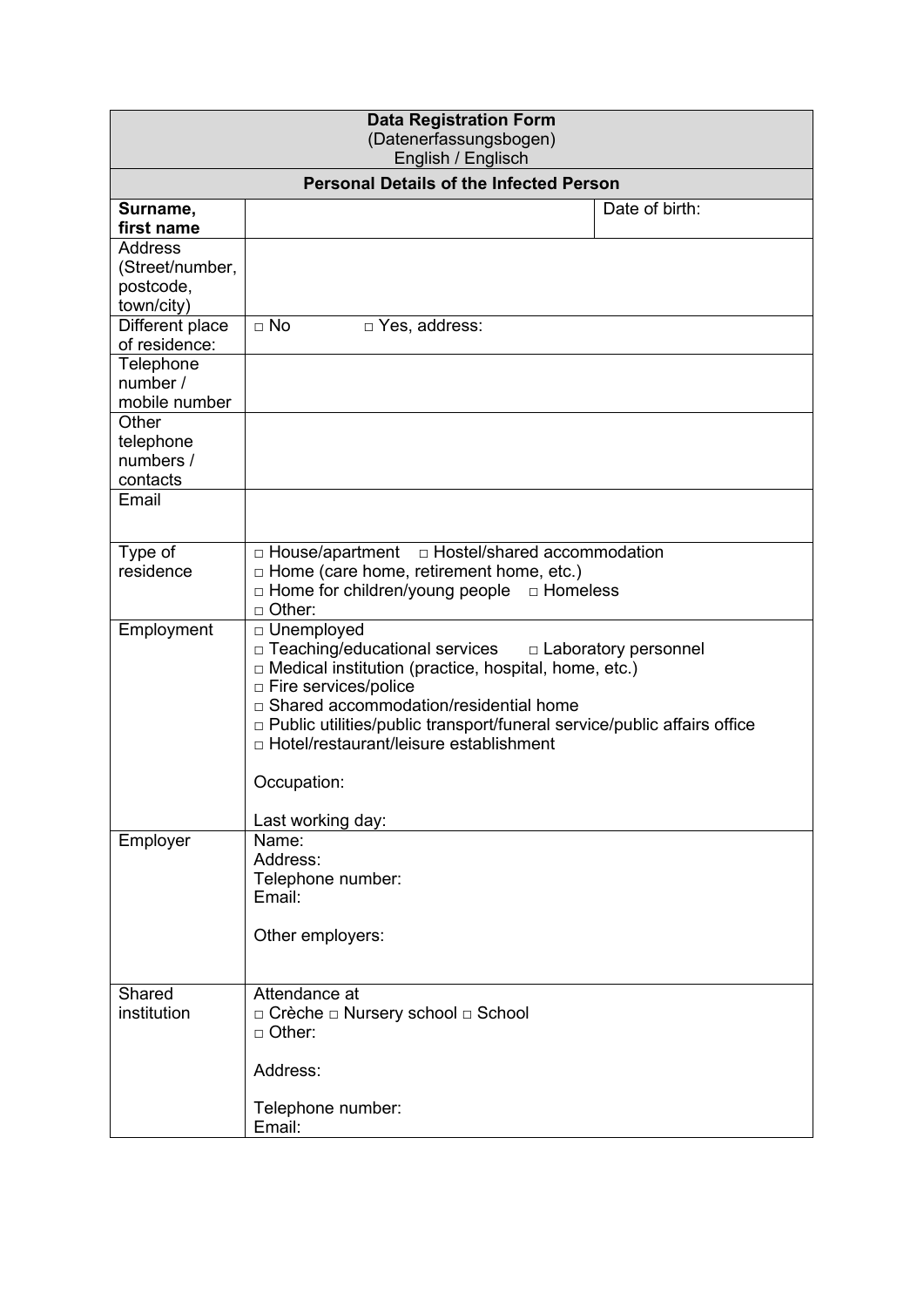| <b>Medical Information</b>                   |                                                                                                                                                                                                                                                                                                                                                                                                                                                                                             |  |  |  |  |  |
|----------------------------------------------|---------------------------------------------------------------------------------------------------------------------------------------------------------------------------------------------------------------------------------------------------------------------------------------------------------------------------------------------------------------------------------------------------------------------------------------------------------------------------------------------|--|--|--|--|--|
| <b>Health information</b>                    | Pre-existing medical conditions<br>□ Heart/circulatory system  □ Lungs<br>□ Kidneys<br>□ Cancer<br>$\Box$ Liver<br>$\Box$ Nerves<br>$\Box$ Immunodeficiency<br>□ Other:                                                                                                                                                                                                                                                                                                                     |  |  |  |  |  |
|                                              | Are you pregnant:<br>$\Box$ No<br>$\Box$ Yes, expected due date:                                                                                                                                                                                                                                                                                                                                                                                                                            |  |  |  |  |  |
|                                              | Care provided by a healthcare service:<br>$\Box$ No $\Box$ Yes, which:                                                                                                                                                                                                                                                                                                                                                                                                                      |  |  |  |  |  |
| Symptoms                                     | $\Box$ No<br>$\Box$ Yes                                                                                                                                                                                                                                                                                                                                                                                                                                                                     |  |  |  |  |  |
|                                              | Onset of symptoms:<br>End of symptoms:                                                                                                                                                                                                                                                                                                                                                                                                                                                      |  |  |  |  |  |
|                                              | □ Cough □ Pneumonia<br>□ Loss of taste/smell<br>$\Box$ Fever<br>□ Sore throat □ Nausea/vomiting/diarrhoea<br>□ Headache/aching limbs<br>$\Box$ Cold<br>$\Box$ Shortness of breath<br>$\Box$ Other:                                                                                                                                                                                                                                                                                          |  |  |  |  |  |
| Current hospital stay<br>related to COVID-19 | $\overline{\cap}$ No<br>$\Box$ Yes                                                                                                                                                                                                                                                                                                                                                                                                                                                          |  |  |  |  |  |
|                                              | Admission date:<br>Discharge date:<br>Hospital:<br>Address:<br>Station:                                                                                                                                                                                                                                                                                                                                                                                                                     |  |  |  |  |  |
| Testing                                      | The positive test was performed on:                                                                                                                                                                                                                                                                                                                                                                                                                                                         |  |  |  |  |  |
|                                              | by<br>□ General practitioner:<br>$\Box$ Testing station<br>$\Box$ On-call service provided by the<br>National Association of Statutory Health Insurance Physicians<br>(116117)<br>□ Hospital □ Other:                                                                                                                                                                                                                                                                                       |  |  |  |  |  |
|                                              | Reason for test:<br>$\Box$ Contact with a person infected with COVID-19<br>$\Box$ Symptoms of illness<br>$\Box$ Returning traveller<br>$\Box$ Repeat testing<br>$\Box$ Other:                                                                                                                                                                                                                                                                                                               |  |  |  |  |  |
| Source of infection                          | The source of infection is known:<br>$\Box$ Yes $\rightarrow$ Name, address, telephone number of the person,<br>date of the contact or event:<br>$\Box$ No:<br>Possible sources of infection in the 14 days prior to the onset<br>of symptoms:<br>$\Box$ Use of public transport<br>$\Box$ Private celebrations/meetings<br>$\Box$ Appointments with close contact (hairdresser, beauty salon,<br>$etc.$ )<br>$\Box$ Treatments, therapies (dentist, physiotherapist, etc.)<br>$\Box$ Other |  |  |  |  |  |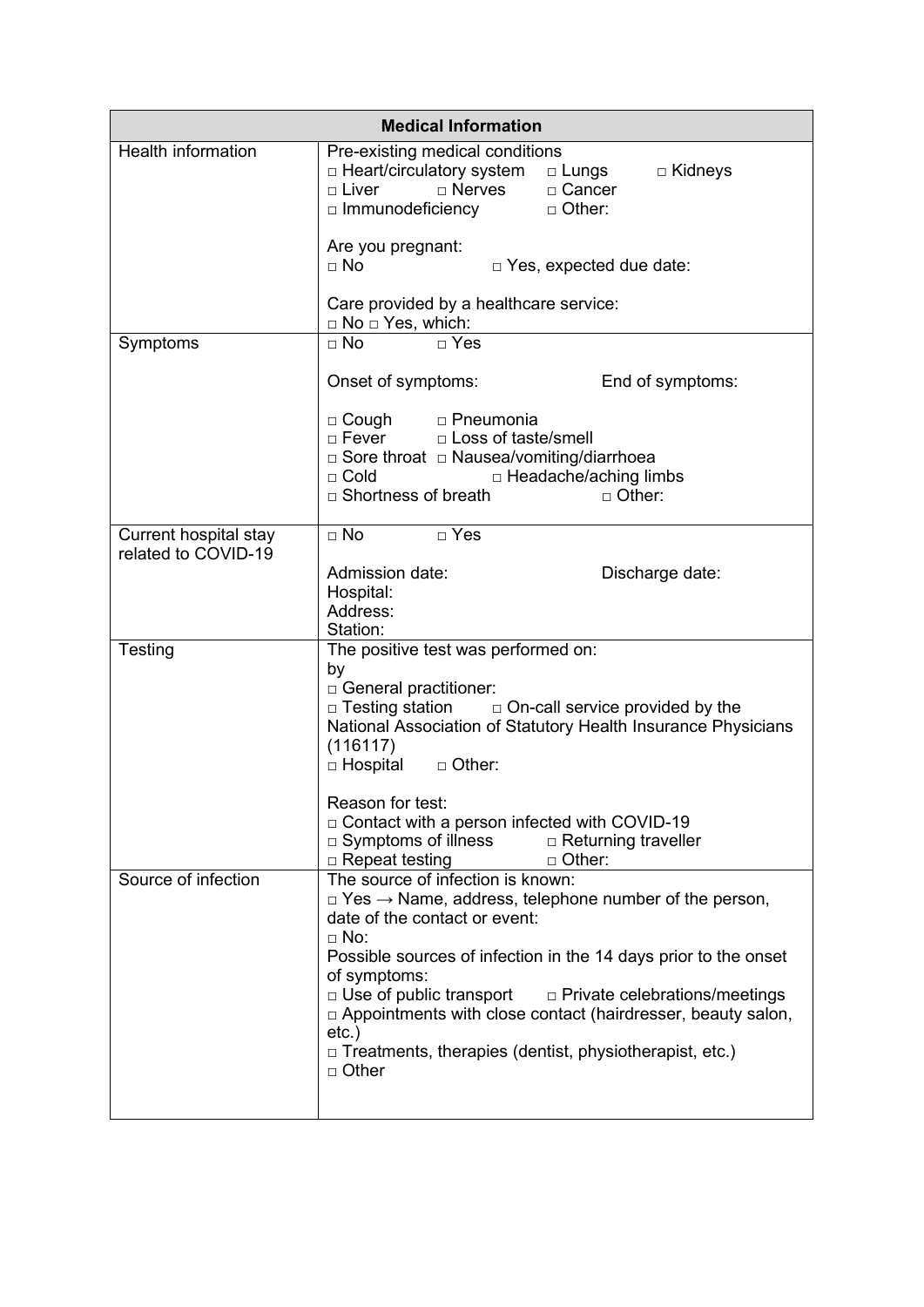| Quarantine                                                                                                                                             | First day of self-isolation at home:                                                                                                                                                                                                                                                                                                                                                                                                                                                                                                                                                                                                                                                        |  |  |  |  |  |  |
|--------------------------------------------------------------------------------------------------------------------------------------------------------|---------------------------------------------------------------------------------------------------------------------------------------------------------------------------------------------------------------------------------------------------------------------------------------------------------------------------------------------------------------------------------------------------------------------------------------------------------------------------------------------------------------------------------------------------------------------------------------------------------------------------------------------------------------------------------------------|--|--|--|--|--|--|
| <b>Household Members</b>                                                                                                                               |                                                                                                                                                                                                                                                                                                                                                                                                                                                                                                                                                                                                                                                                                             |  |  |  |  |  |  |
| Household members<br>Important:<br>As close contacts, they are<br>in quarantine for 14 days<br>after the infected person<br>first experiences symptoms | First name, surname (if different), date of birth, occupation or<br>attendance at a shared institution (crèche/nursery<br>school/school)                                                                                                                                                                                                                                                                                                                                                                                                                                                                                                                                                    |  |  |  |  |  |  |
|                                                                                                                                                        | Living space/room:<br>Is self-isolation at home possible (stay/eat in your own room at all<br>Yes $\Box$<br>No <sub>1</sub><br>times):<br>Does anyone have symptoms:<br>$\Box$ Yes, who:<br>$\Box$ No                                                                                                                                                                                                                                                                                                                                                                                                                                                                                       |  |  |  |  |  |  |
|                                                                                                                                                        | <b>Organisational Information</b>                                                                                                                                                                                                                                                                                                                                                                                                                                                                                                                                                                                                                                                           |  |  |  |  |  |  |
| Contact tracing                                                                                                                                        | Please make a list of all contacts you have seen in the 2 days<br>prior to the onset of symptoms (or if you are asymptomatic,<br>prior to taking a swab test) and at least one of the following<br>applies (also cumulative):<br>$\Box$ < 1.5 m distance > 15 min (also cumulative)<br>$\Box$ > 15 min together doing sport/singing/celebrating (in a poorly<br>ventilated indoor area)<br>$\Box$ < 1.5 m distance > 30 min with <b>both</b> parties wearing a mask<br>(for example, a meal, meeting, taking a break/working together, etc.)<br>$\Box$ There are no close contacts<br>Add the contact details of the people to the attached list and<br>send it to the email address below. |  |  |  |  |  |  |
| <b>Contact details of the</b><br>public health office                                                                                                  | Please send this completed form and your contact list to the<br>following email address:<br>corona-ip@muenchen.de<br>Hotline for Munich Public Health Office: +49 (0)89-233 96333                                                                                                                                                                                                                                                                                                                                                                                                                                                                                                           |  |  |  |  |  |  |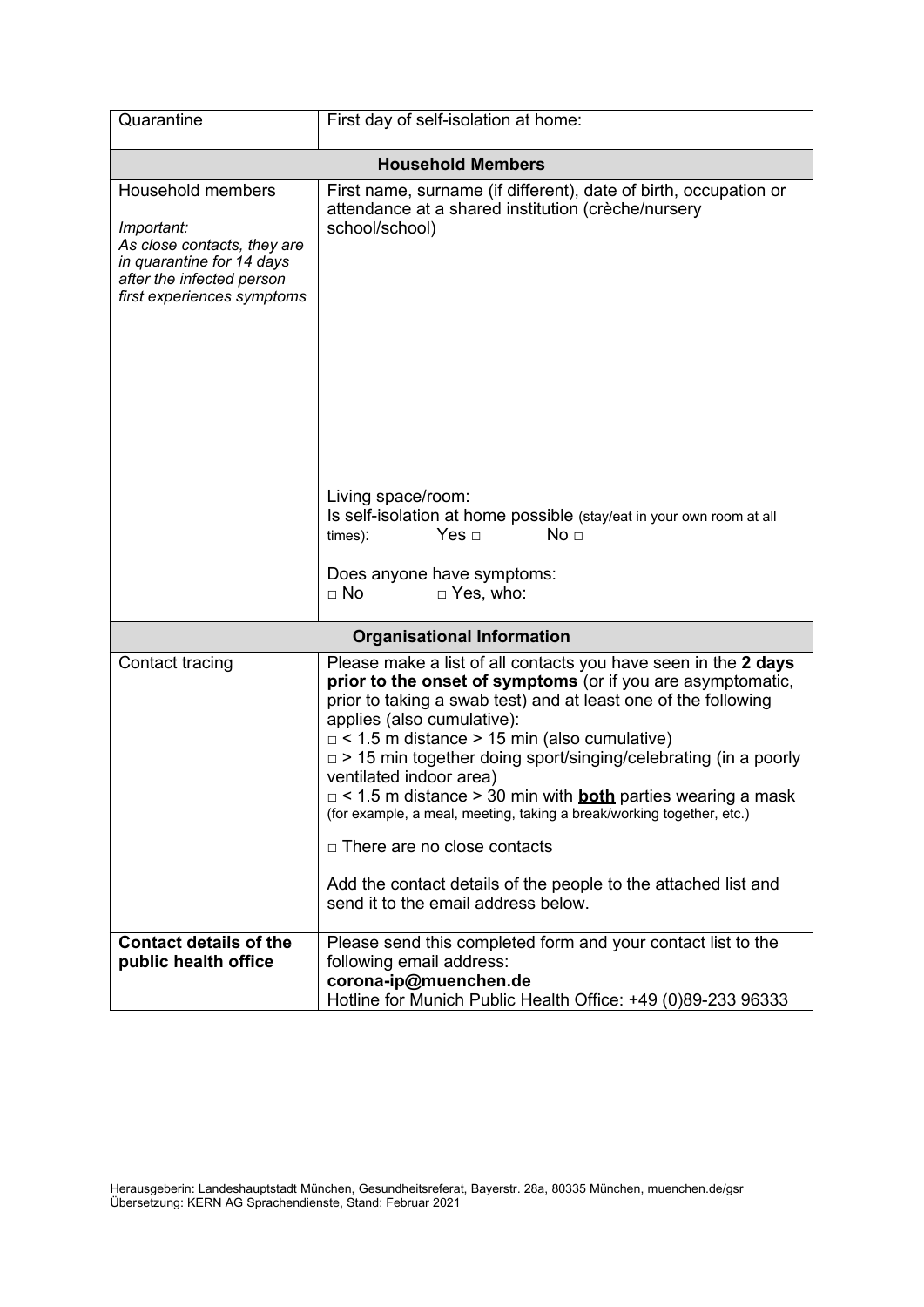# **Contact Tracing List**

(Kontaktpersonenliste) English / Englisch

### **Surname, first name:**

**Date of birth:**

**Address:**

**Telephone number:**

**Date of first symptoms:**

| <b>Contacts</b><br>(Household<br>contacts,<br>please mark with<br>Surname, first<br>name | Date of birth | Street,<br>house<br>number | Postcode,<br>town/city | <b>Telephone</b><br>number | Email | Date of last<br>contact | <b>Symptoms</b><br>(yes/no) | <b>Test</b><br>result available<br>(negative/positive) |
|------------------------------------------------------------------------------------------|---------------|----------------------------|------------------------|----------------------------|-------|-------------------------|-----------------------------|--------------------------------------------------------|
|                                                                                          |               |                            |                        |                            |       |                         |                             |                                                        |
|                                                                                          |               |                            |                        |                            |       |                         |                             |                                                        |
|                                                                                          |               |                            |                        |                            |       |                         |                             |                                                        |
|                                                                                          |               |                            |                        |                            |       |                         |                             |                                                        |



Landeshauptstadt<br>München<br>**Gesundheitsreferat**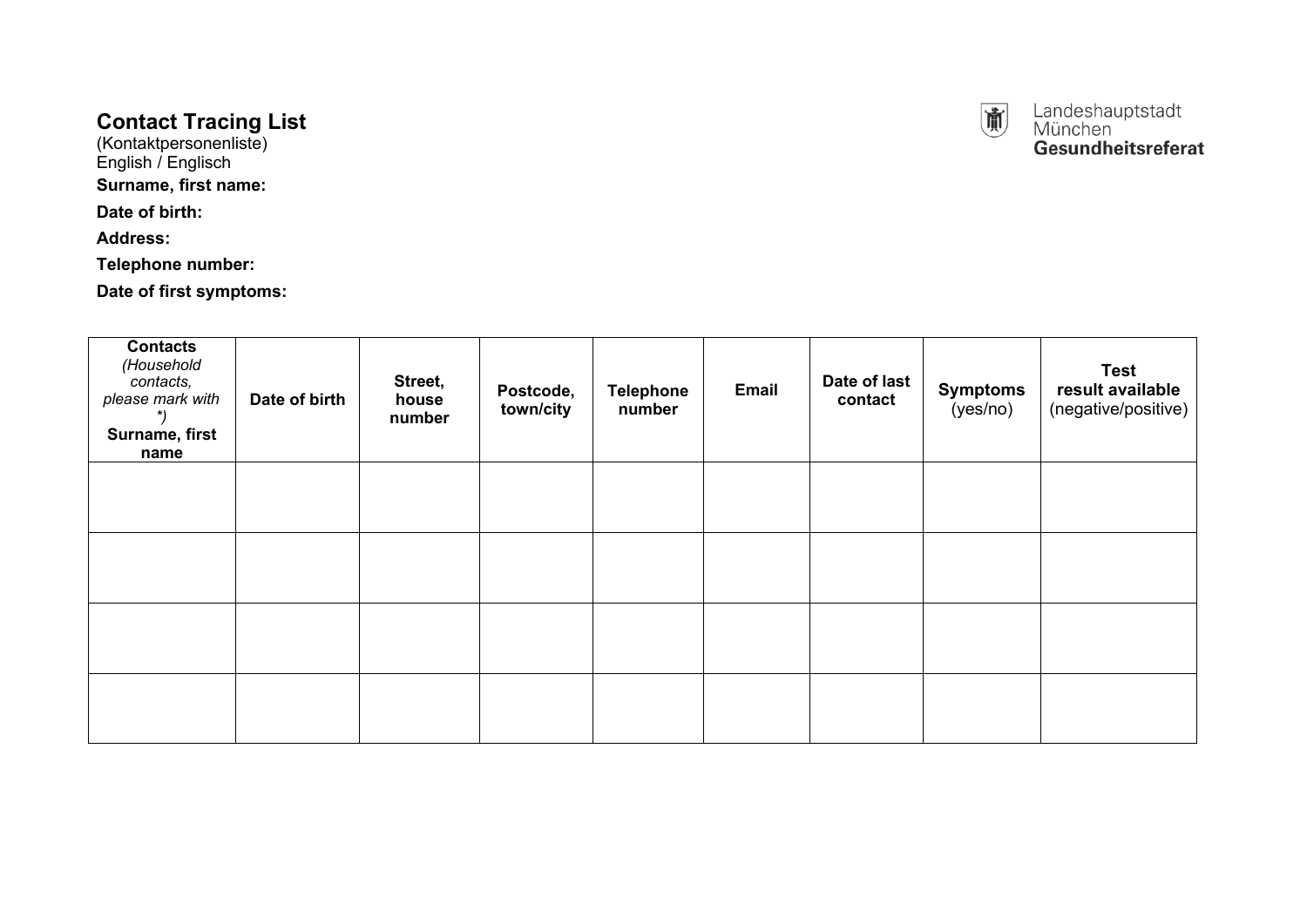

## **Please fill out this list and send it to: corona-ip@muenchen.de**

Please enter here all contacts whose details you do not have.

In this case, please list all the information about the setting where you were in contact with the person (date, time, address, contact details, etc.):

Herausgeberin: Landeshauptstadt München, Gesundheitsreferat, Bayerstr. 28a, 80335 München, muenchen.de/gsr, Übersetzung: KERN AG Sprachendienste, Stand: Februar 2021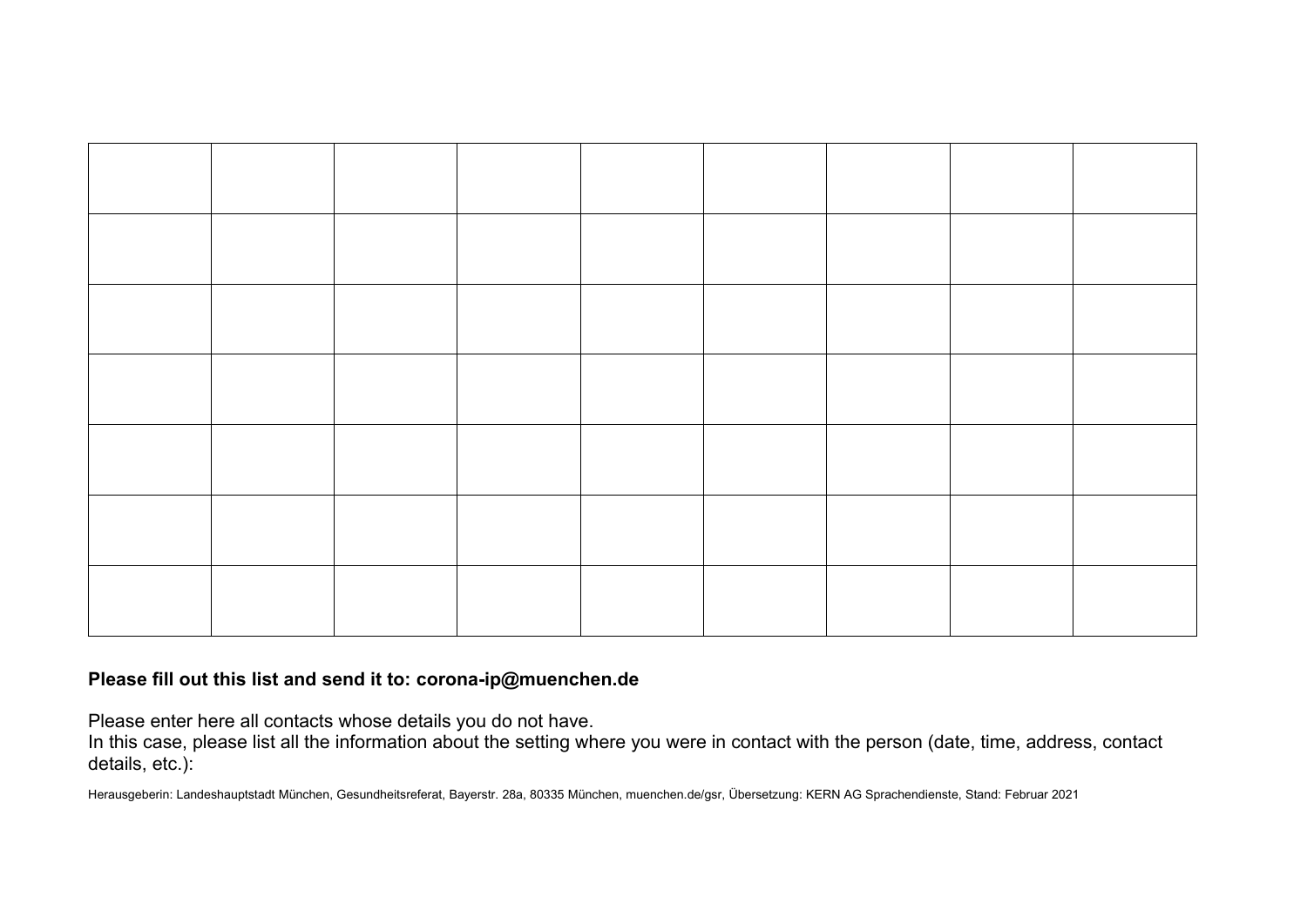

# Leaflet for People Infected with COVID-19 and SARS-CoV-2 in Outpatient Care

(Merkblatt für COVID-19 und mit SARS-CoV-2 infizierte Personen im ambulanten Bereich) English / Englisch

You have tested positive for SARS-CoV-2, the virus that causes the COVID-19 disease. In order to avoid infecting other persons, you have been ordered to quarantine at home by the Department of Health on the basis of the German Protection against Infection Act (IfSG).

#### **How does the COVID-19 disease manifest itself in you?**

SARS-CoV-2 infections can lead to the COVID-19 disease. This can occur with various symptoms, typically in addition to a general feeling of illness and weakness, especially with cold symptoms such as a cough, fever, sniffles and smell and/or taste disorders. People with weakened immune systems or chronic diseases are particularly at risk of severe cases. There are also asymptomatic cases, but these people can infect other people.

#### **What needs to be considered for the period of quarantine at home?**

- You must remain in quarantine at home until there is no longer a risk of you infecting other people. This period is usually 10 days, provided that you are symptom-free 48 hours before the end of your quarantine. If this is not the case, please contact us using the contact details below.
- Minimise your contact as much as possible, even inside your home. Please observe the following instructions:
	- Only household members who cannot stay elsewhere or who are needed to provide support should be present. They should preferably be in good health and not have any pre-existing conditions; people with risk factors associated with severe cases of the disease (for example, those with a weakened immune system, old people, etc.) should preferably not be among this group of people.
	- Adult family members should not stay in the same room as you or, if this is not possible, maintain a distance of at least 1.5 metres, but preferably 2 metres from you. In this case, all parties involved should wear a face covering, especially if the minimum distance cannot be maintained.
	- If possible, make sure you have individual accommodation in a well-ventilated single room.
	- The use of common spaces should be limited to a minimum and should be at different times to others, for example, by having meals separately.
	- Make sure that the rooms are well ventilated several times a day (shock ventilation). This applies in particular to the rooms used by all household members, such as the kitchen or the bathroom.
	- Do not receive any visitors. Contact should not be made with other people outside of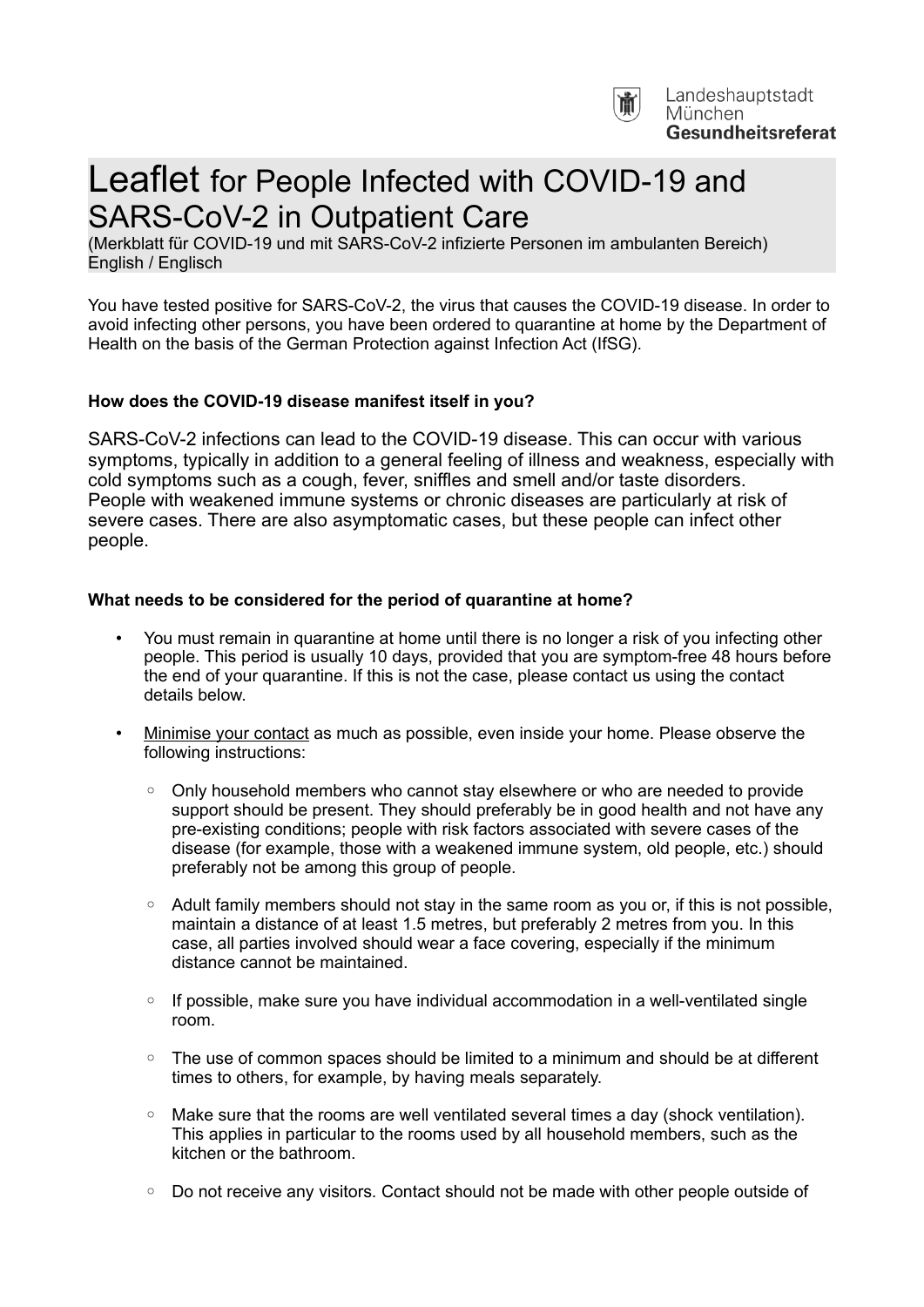your household, for example, postmen, delivery services or neighbours. Arrange for deliveries to be left in front of the house or apartment entrance, wear a face covering and keep as far as possible away from these people.

- Sick children must, of course, continue to receive adequate care. The start of the 14 day quarantine period for the person providing care and other household members (contacts) depends on the day that symptoms occurred or, in the event of a person being asymptomatic, on the date that the first person in the household was infected.
- Please pay particular attention to the following general hygiene measures, which as with other diseases – protect against infection:
	- Wash your hands frequently and thoroughly with soap and water, especially if you have blown your nose, sneezed or coughed and after going to the toilet, before eating or preparing food, etc.

Your household members must wash their hands with soap after each contact with you.

- If possible, use disposable paper towels to dry your hands. If these are not available, use "normal" towels and replace them if they are damp. Do not share towels with other household members, but use your "own" towels.
- Observe so-called coughing and sneezing etiquette by coughing or sneezing into your elbow or into a disposable handkerchief and immediately dispose of it in a closed bin with a bin liner. This and other waste should be kept in your room until it is disposed of as household waste.
- Avoid touching your mouth, eyes and nose with (unwashed) hands.
- Please also observe the following cleaning and disinfection measures:
	- Bathroom and toilet surfaces should be cleaned and disinfected at least once a day with surface disinfectant. All disinfectants labelled as having "limited virucidal effect", "limited virucidal effect plus" or being "virucidal" are suitable for this purpose.
	- Put your soiled laundry in a laundry bag. Do not shake this and avoid your skin or clothing coming into direct contact with the laundry.
	- Wash your laundry at a temperature of at least 60°C with a normal detergent and dry it thoroughly.
- Everyone living with you in your household at this time are considered close contacts and should observe whether they develop symptoms of the disease up to 14 days after the onset of your symptoms or, in asymptomatic cases, for up to 14 days after the test date of the first person in the household becoming infected.

Further information for close contacts can also be found in our corresponding information sheet for category I contacts (see appendix).

• **Important:** If you experience any **symptoms**, please contact your local doctor or call the on-call service provided by the National Association of Statutory Health Insurance Physicians on telephone number 116117. Make sure you call the doctor's practice in advance and inform them that you are in quarantine at home because you have received a positive SARS-CoV-2 test result.

**In severe cases, as with other diseases, call the emergency services on the telephone number 112. Be sure to inform them that you have tested positive for the SARS-CoV-2 virus**